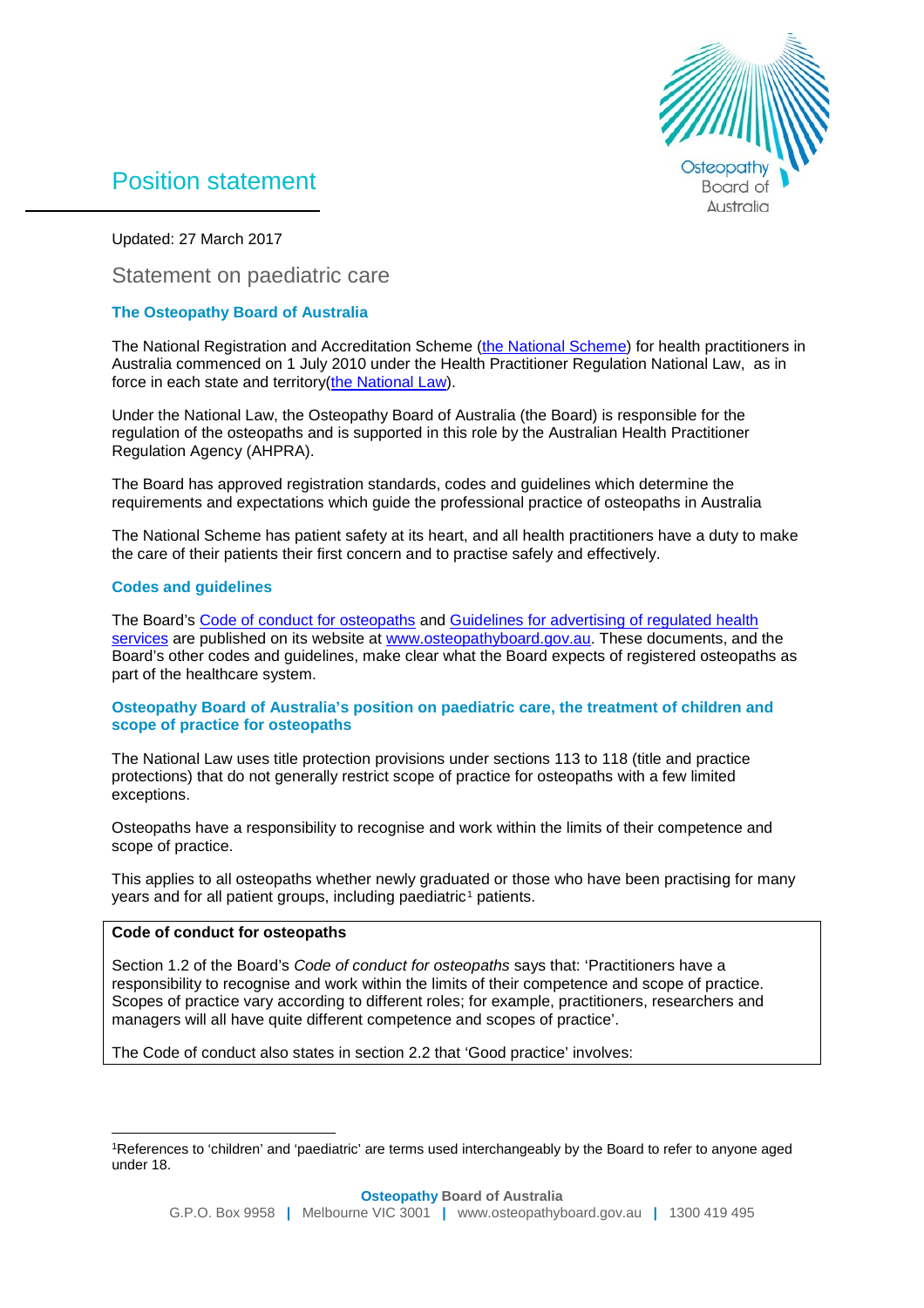a) recognising and working within the limits of a practitioner's competence and scope of practice, which may change over time

b) ensuring that practitioners maintain adequate knowledge and skills to provide safe and effective care

c) when moving into a new area of practice, ensuring that a practitioner has undertaken sufficient training and/or qualifications to achieve competency in that area.

The Board considers a registered osteopath's 'scope of practice' as: 'the professional role and services that an individual health practitioner is educated and competent to perform'.

This means that registered osteopaths can work in areas of practice in which they have education, training, experience and competence.

If registered osteopaths wish to change or develop their scope of practice, they must undertake further education and training to ensure they have the necessary competence.

The Board does not recommend individual post-graduate or continuing education courses to osteopaths, it is up to each practitioner to assess where they need to update their education and learning and complete this prior to changing or extending their scope of practice. The Board expects that any post-graduate or continuing education courses will be evidence-informed and that osteopaths maintain their knowledge through continuing professional development.

Osteopaths should not claim to or provide care for babies and children unless they have the appropriate education, training and competence to do so.

When practitioners do not have the clinical skills and knowledge to appropriately assess and manage a particular paediatric patient, the Board expects them to refer the patient to another healthcare practitioner who has the appropriate skills, or to co-manage the patient with them. This should happen immediately when there are serious conditions that require urgent referral.

Osteopaths with appropriate training and experience to practice in the area of paediatrics cannot use the term 'specialist' in relation to their practice or give the impression or advertise that they specialise or are a specialist in paediatrics and treating neonates, infants and young children.

Specialist registration under the National Scheme has only been established in the medical, dental and podiatry professions and these professions can use protected specialist titles. 'Specialist' registration and specialist titles have not been established for osteopathy in Australia.

#### **If anyone has a concern about an osteopath**

As the national regulation and registration body governing the osteopathy profession, the Board would be very concerned about any practitioner who is not practising osteopathy safely and within the limits of their competency, training and expertise.

Anyone concerned about the health, conduct or performance of an osteopath, can raise their concerns or make a complaint (referred to under the National Law as 'notifications') by following the 'Make a complaint' link from the [Board's homepage](http://www.osteopathyboard.gov.au/)<sup>[2](#page-1-0)</sup>.

All complaints will be assessed by the Board and decisions are guided by the *Regulatory principles for the National Scheme.*

<span id="page-1-0"></span> <sup>2</sup> Different systems exist in New South Wales and Queensland under the National Scheme which are coregulatory jurisdictions. This means the Board cannot receive complaints about the conduct, performance or behaviour of osteopaths in NSW and Qld. The relevant authorities in these jurisdictions are th[e Osteopathy](http://www.hpca.nsw.gov.au/Osteopaths-Council/Home/Home)  [Council of NSW](http://www.hpca.nsw.gov.au/Osteopaths-Council/Home/Home) and th[e Office of the Health Ombudsman](http://www.oho.qld.gov.au/) Queensland.